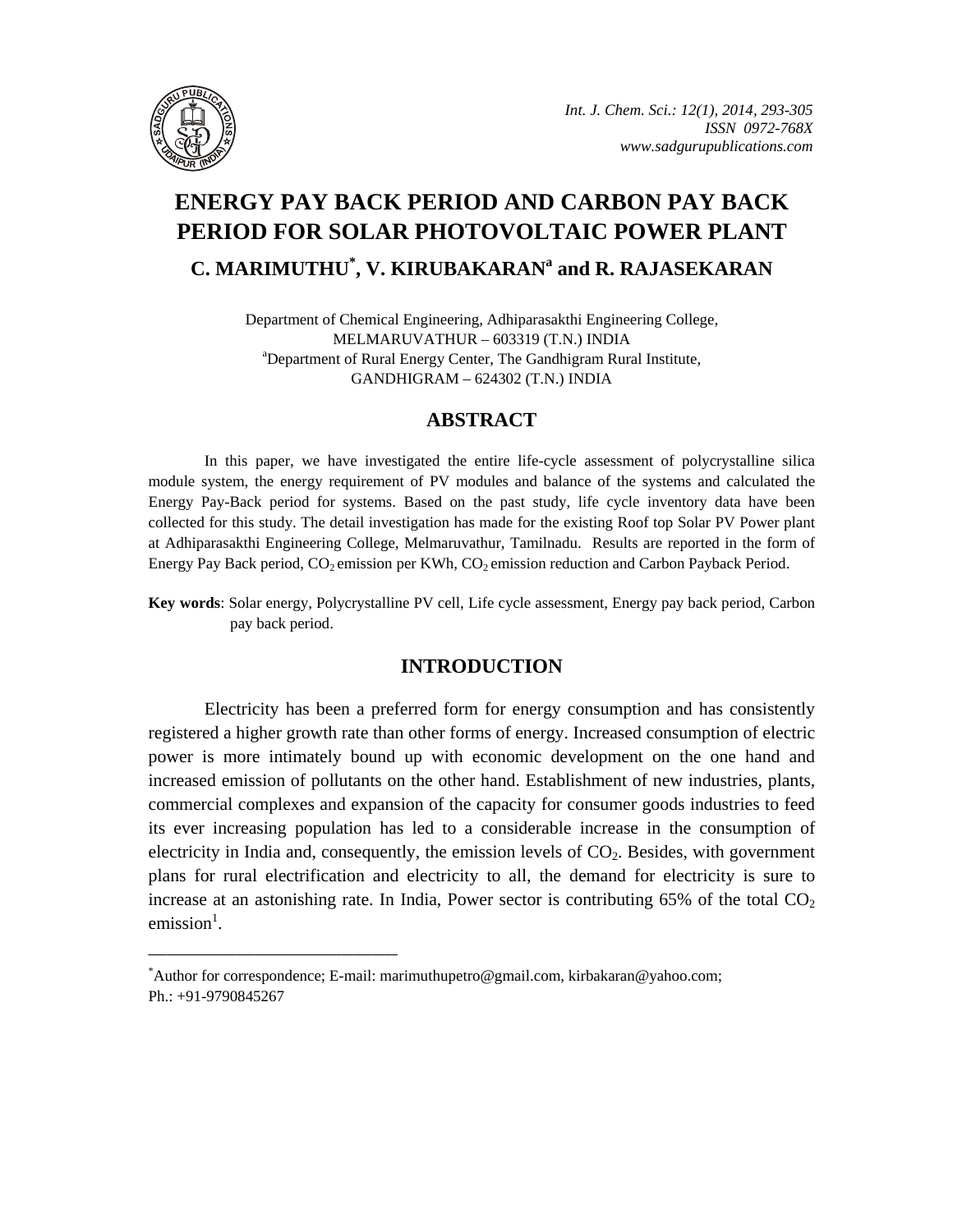Table 1 shows the data as June 2013, the installed capacity of power plant in fuel wise. The coal is dominating in the power production and contributing 57% of the entire power production. The renewable energy is contributing in the next level of power production in India<sup>2</sup>.

| <b>Fuel</b>      | MW          | Contribution % |
|------------------|-------------|----------------|
| Total thermal    | 155968.99   | 68.19          |
| Coal             | 134,388.39  | 58.75          |
| Gas              | 20,380.85   | 8.91           |
| Oil              | 1,199.75    | 0.52           |
| Hydro            | 39,788.40   | 17.39          |
| <b>Nuclear</b>   | 4,780.00    | 2.08           |
| Renewable energy | 28,184.35   | 12.32          |
| Total            | 2,28,721.73 | 100            |

**Table 1: Source wise installed capacity of power plant** 

We are in the position to accelerate the development of advance clean energy technology in order to address the global challenges of energy security. Power being produce from the natural resource (renewable energy) is the one of the alternative method. From the renewable energy Solar Photovoltaic is a key technology option to realize the shift to a decarbonised energy supply and is projected to emerge as an attractive alternative for renewable energy technology. India is having large potential to generate the electricity form solar radiation.

India is located in the equatorial sun belt of the earth, thereby receiving abundant radiant energy from the sun. The India Meteorological Department maintains a nationwide network of radiation stations, which measure solar radiation, and also the daily duration of sunshine. In most parts of India, clear sunny weather is experienced 250 to 300 days a year. The annual global radiation varies from 1600 to 2200 KWh/ $m<sup>2</sup>$ , which is comparable with radiation received in the tropical and sub-tropical regions. The equivalent energy potential is about 6,000 million GWh of energy per year. The highest annual global radiation is received in Rajasthan and northern Gujarat. For example, assuming the efficiency of PV modules were as low as 10%, this would still be a thousand times greater than the domestic electricity demand projected for 20153,4.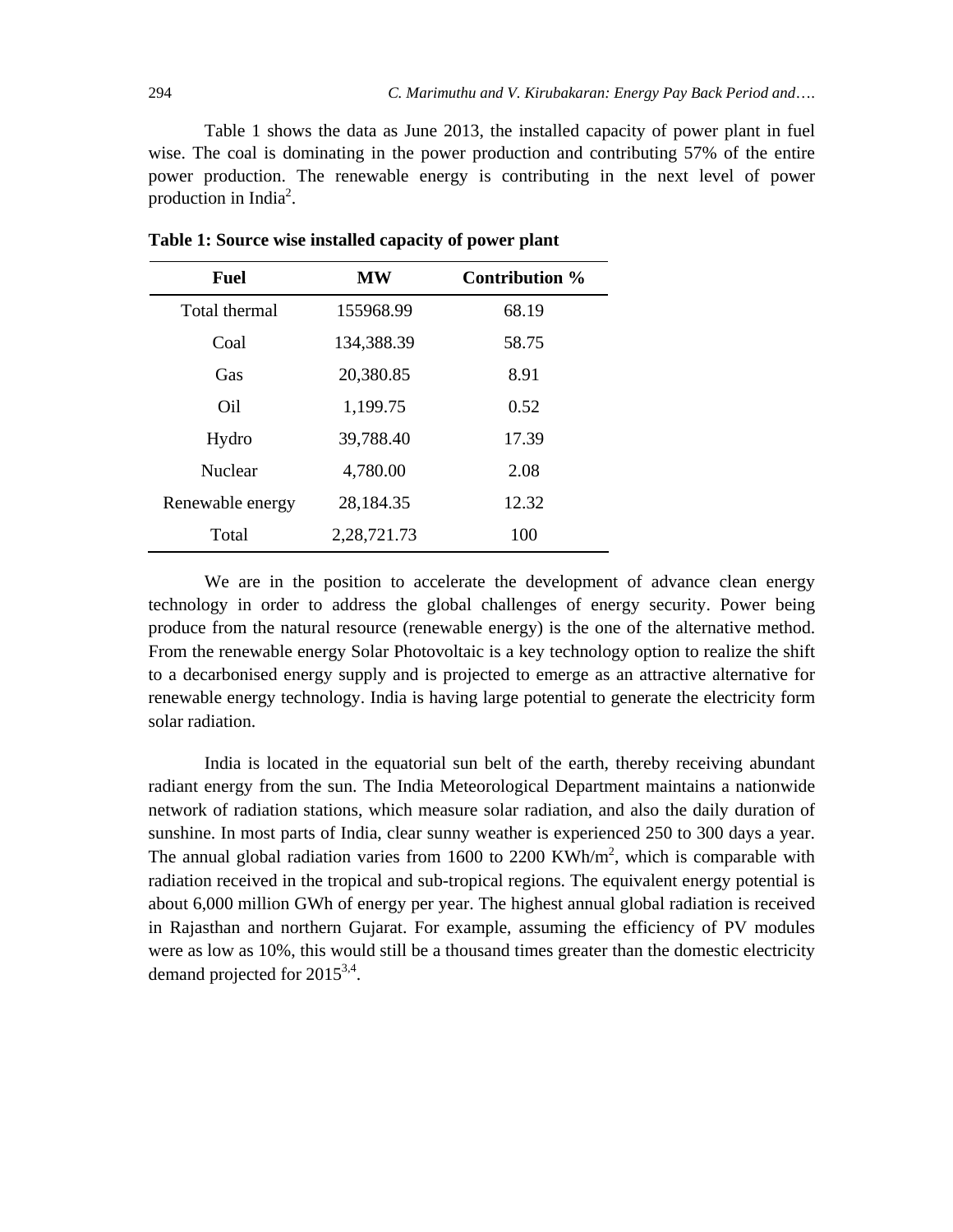Because of its location between the Tropic of Cancer and the Equator, India has an average annual temperature that ranges from 25-27.5°C. This means that India has huge solar potential. Photovoltaic (PV) cells have a low efficiency factor, yet power generation systems using photovoltaic materials have the advantage of having no moving parts. The efficiency of solar photovoltaic cells with poly crystal silicon is about 13-17%. High efficiency cells with concentrators are being manufactured, which can operate with low sunlight intensities<sup>5</sup>.

Jawaharlal Nehru National solar mission will be carried out in three phases and aims to do the following: to create a policy frame work deployment of 20,000 MW by 2022; to add 1,000 MW of grid solar power by 2013, and another 3,000 by 2017. The scheme also aims at strengthening indigenous manufacturing capability, and achieving 15 million sq. meters solar thermal collector area by 2017 and 20 million by  $2022^6$ .

The total installed capacity of grid interactive renewable power, which was 27294 MW as on Jan' 2013. Fig. 1 is shown contribution of renewable energy in India. The share of solar in grid interactive renewable power still accounts to nearly five percent in the overall energy  $mix^7$ .



**Fig. 1: Source wise installed capacity of renewable energy system** 

The solar mission, which is part of the National Action Plan on Climate Change, has been generated and other uses with ultimate objective of making solar energy competitive with fossil-based energy options. Solar electricity generation is given attention because it is the largest renewable energy resource with abundant reserves and the technology is friendly to the environment when compared with electricity generation by fossil fuels. The electricity from a solar cell system was found to give higher impact value than those of wind turbine and hydro, but lower than those of fossil fuel power plants<sup>8</sup>.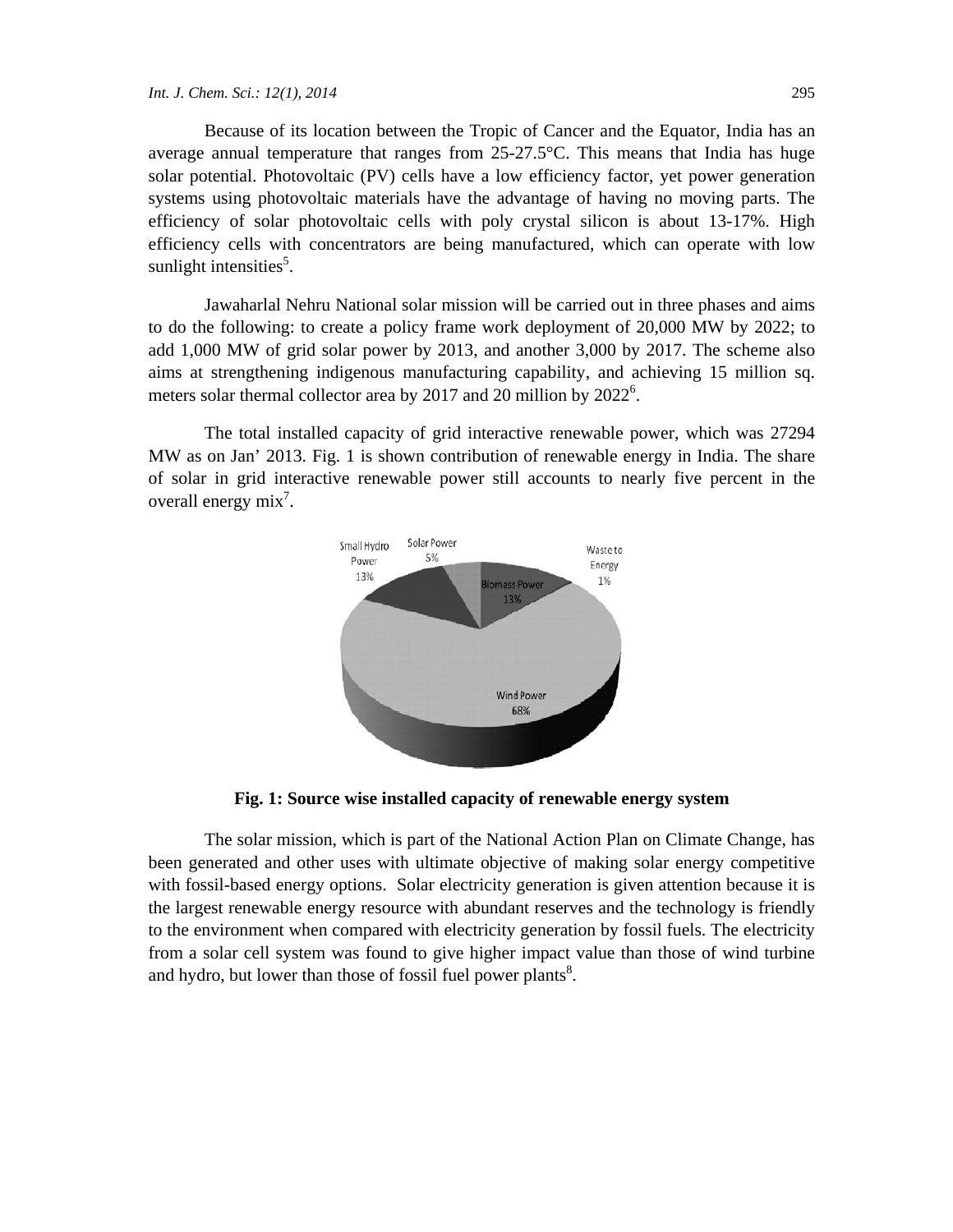From various life-cycle studies for photovoltaic systems, which range between 28.3 g/KWh to 317 g/KWh<sup>9</sup> and CO<sub>2</sub> equivalent values ranged from 23 g/KWh to 180 g/KWh<sup>10</sup>; the estimated payback time ranged from 0.7 to 11.8 years. Variations in the results can be for a range of factors, such as the quantity and grade of silicon, module efficiency and lifetime, as well as irradiation conditions.

Muaniit et al.<sup>11</sup> took for his studies 500 KWp solar power plant in Thailand. Two types of solar cell for the power plant, multi crystalline silicon (m-Si) solar cell and thin film amorphous silicon  $(a-Si)$  solar cell, are considered<sup>11</sup>. LCA results of the solar cell power plant in Switzerland using the new eco-invent database found that important environmental impacts were not directly related to the energy use of the solar energy electricity generation but the impacts occurred at its module production<sup>3</sup> as the assessed results in the Netherlands<sup>6</sup> and the  $USA^{12}$  also show. In Japan and Thailand, the numerical environmental total standard (NETS) method and LCA technique has been applied to study the environmental impacts of the power plant systems. In multi crystalline silicon (m-Si) solar cell power generation system, the largest impact was at the manufacturing process of the array field due to natural resource (i.e. silicon and aluminum) consumption $13$ .

The energy requirement of present day crystalline silicon modules vary considerably; between 2400 and 7600  $MJ/m<sup>2</sup>$  for the multi crystalline (mc-Si) technology and between 5300 and 16500 MJ/m<sup>2</sup> for single-crystalline (sc-Si) technology<sup>14-17</sup>. Partly, these differences can be explained by different assumptions for process parameters like wafer thickness and wafering losses. Silicon purification process required 900-1700 MJ/Kg and Czochralsky process require 500-2400 MJ/Kg. Primary crystalline step require 2400MJ/Kg of energy<sup>18</sup>.

The present work analyzes the entire life-cycle of some selected PV system; in order to identify best opportunities for reducing  $CO<sub>2</sub>$  emissions, calculate the Energy payback period and carbon Payback period.

### **Methodology**

### **LCA of the solar cell power plant**

The life cycle assessment is based on the ISO 14040 standard, and includes a goal and scope, life cycle inventory (LCI), life cycle impact assessment (LCIA), and interpretation. LCA has been used in many industries since the early 1990's to gage the environmental impact of the entire life cycle of a product including manufacture, use, and disposal. LCA is based on an inventory of the inputs of the raw materials, capital goods, factories, transportation, and energy and fuels needed to create a product. Fig. 2 shows the life cycle stages. The input, modification, and emissions of energy and materials are known as process flows.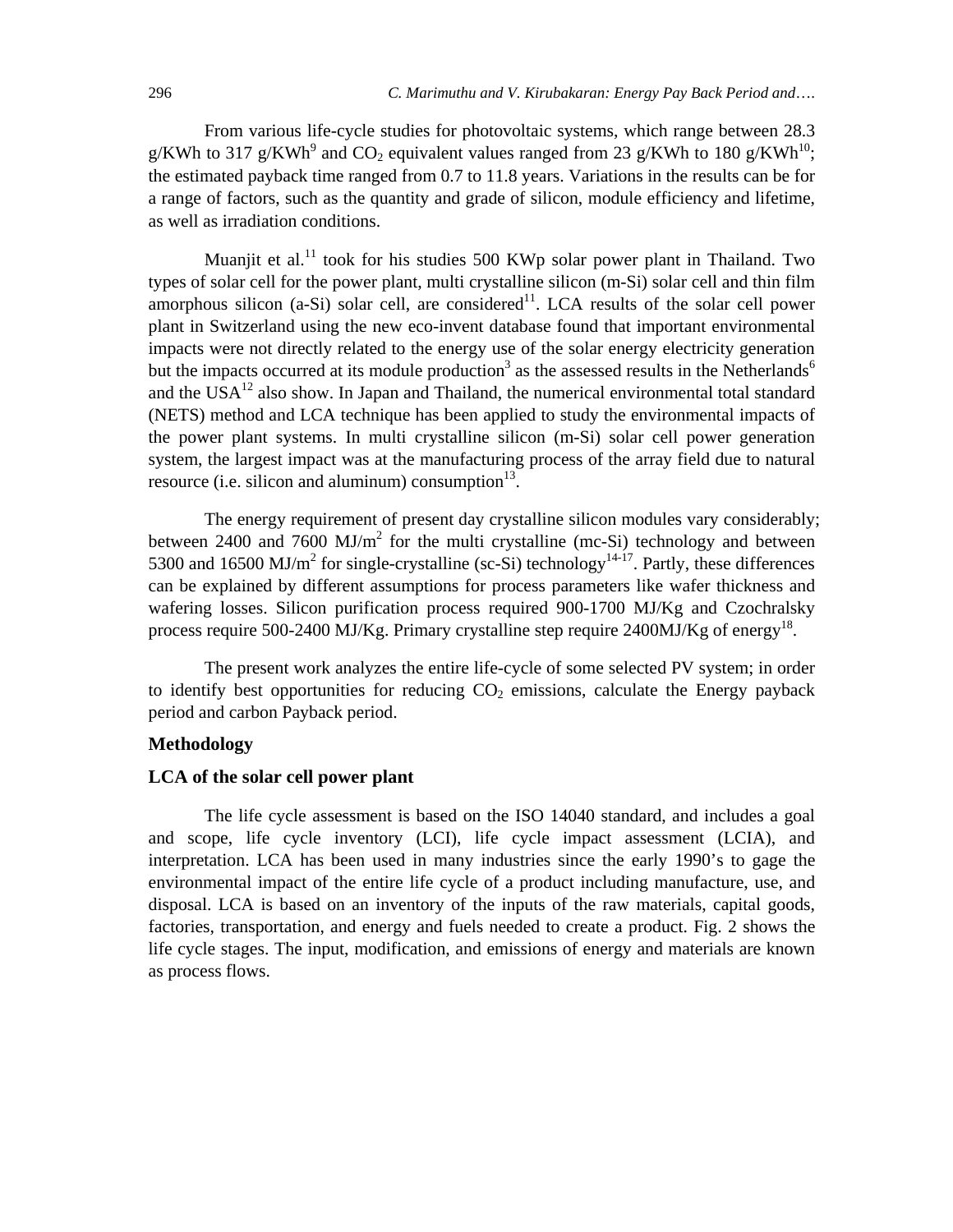

**Fig. 2: Stage wise life cycle assessments** 

A detailed life cycle inventory of crystalline silicon modules for polycrystalline silicon feedstock purification, crystallization, wafering, cell processing and module assembly with the current status of technology. Here studied the system complexity, and material involved and power consumption of the production of solar module. Fig. 3 shows a block diagram for process steps in the production of the Poly-Si PV module. A crucible process was adapted for the Solar cell production, which is continuously cast in ingots with electromagnetic casting technology. The ingots are then cut into wafers using multi- wire saws. Several PV cells are laminated in EVA between a glass and a Tedlar sheet and finally aluminum frames are added.



**Fig. 3: Block diagram of process steps in production of Poly crystalline Module**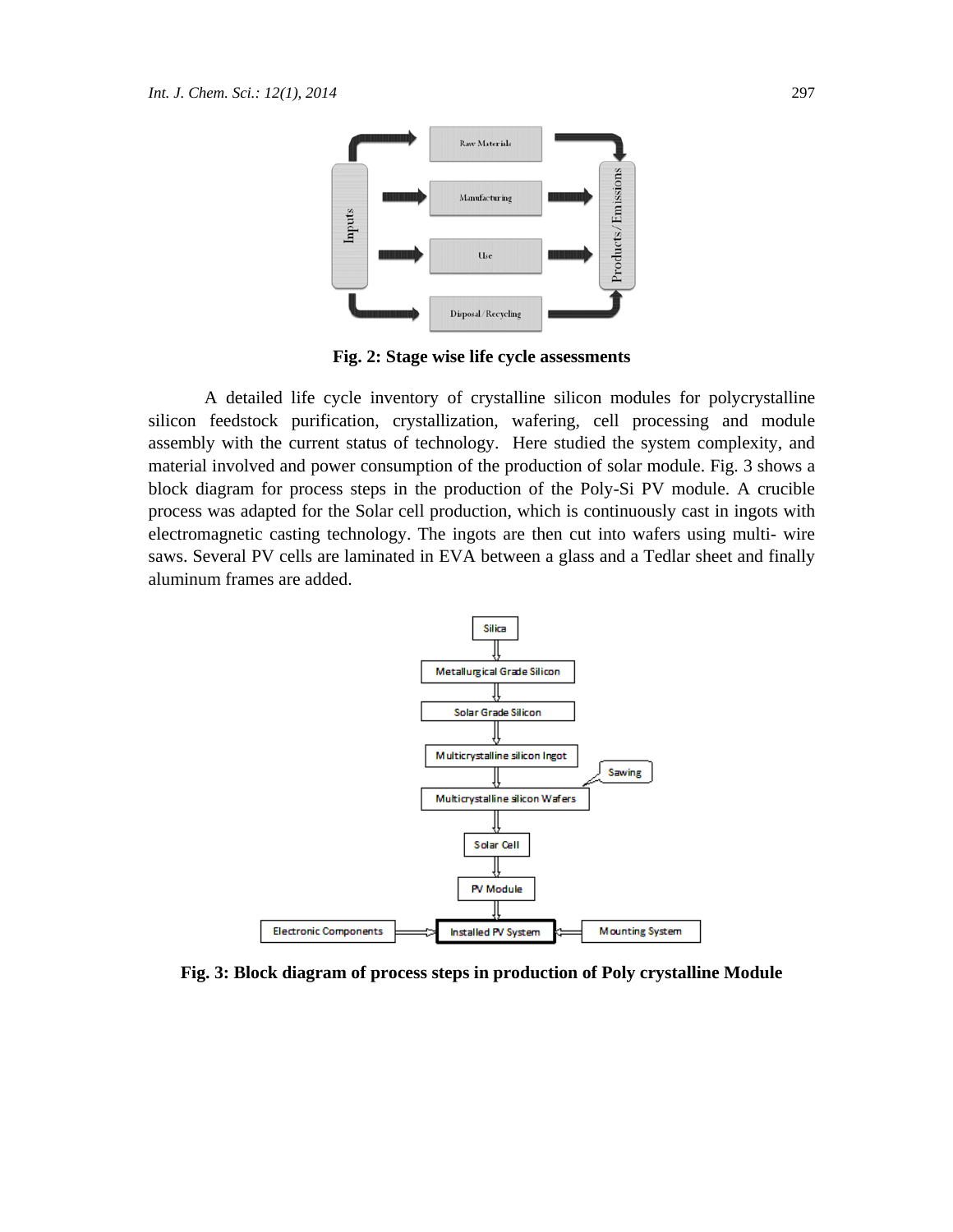### **Description of the system**

In this study, we have considerd the Roof Top Solar PV power plant located at Adhiparasakthi Engineering College, Melmaruvathur, Tamilnadu. The detail of the site is given in the Table 2.

| <b>Description</b>                     | m-Si solar model        |
|----------------------------------------|-------------------------|
| Model                                  | 124 W                   |
| Model dimension                        | 662 x 1482 mm           |
| Model weight                           | $13$ Kg                 |
| Open circuit voltage $(Voc)$           | 21.20 V                 |
| Short circuit current $(I_{sc})$       | 8.20 A                  |
| Voltage at peak power point $(V_{mp})$ | 17.0 V                  |
| Current at peak power point $(I_{mp})$ | 7.3 A                   |
| Maximum system voltage                 | 1000 V                  |
| Normal operating temperature           | $25^{\circ}$ C          |
| Standard test                          | IEC 61215 and IEC 61730 |
| No of solar panel                      | 88                      |
| No. of battery                         | 48                      |

**Table 2: Specification of 11 KW solar PV power plant** 

#### **Life cycle inventory**

Based on the LCA of 11KW solar plant, the result has been discussed as three categories: Material inventory, Energy inventory and Carbon inventory. Regarding the solar power plant, the foremost important environmental impact will arise during manufacturing of the solar panel and battery. On the other hand, the operational stage does not contribute significantly to the environmental impacts. Several life cycle studies exist for the solar power plant of various capacities. The available studies are differing in their scope and climatic condition; however show the dominant influence of the material production on the environmental performance of solar power plants.

#### **Material inventory**

Based on the available data, the material inventory for solar power plant is divided into three components: solar panel (PV cell and frame), supporting structure and battery.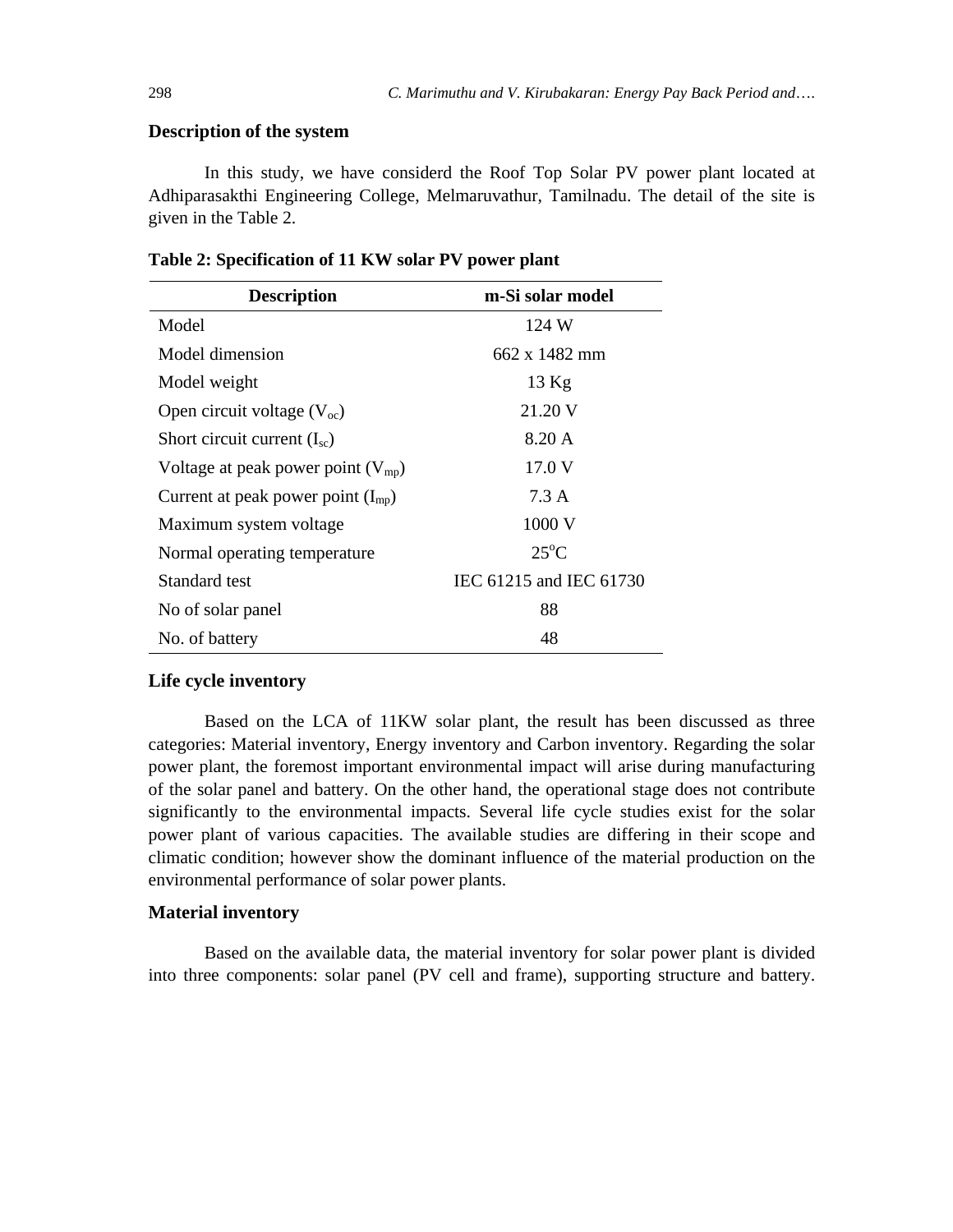Table 3 shows the data, in which battery consume more amount lead and lead oxide material $11$ .

| <b>Material</b>             | Total weight (Kg) |  |  |
|-----------------------------|-------------------|--|--|
| Solar panel                 |                   |  |  |
| Silicon cell                | 105.6             |  |  |
| Glass                       | 572               |  |  |
| Aluminium                   | 440               |  |  |
| <b>EVA</b>                  | 17.6              |  |  |
| Copper                      | 8.8               |  |  |
| Total                       | 1144              |  |  |
| <b>Supporting structure</b> |                   |  |  |
| MS angle                    | 1240              |  |  |
| Total                       | 1240              |  |  |
| Lead acid battery           |                   |  |  |
| Lead                        | 672               |  |  |
| Lead oxide                  | 940.8             |  |  |
| Polypropylene               | 268.8             |  |  |
| Sulfuric acid               | 268.8             |  |  |
| Water                       | 430.08            |  |  |
| <b>Glass</b>                | 53.76             |  |  |
| Antimony                    | 26.88             |  |  |
| Other                       | 26.88             |  |  |
| Total                       | 2688              |  |  |
| <b>Grand</b> total          | 5072              |  |  |

### **Table 3: Material inventory**

# **Energy inventory**

The energy consumption of the solar plant is expressed as KWh of energy consumed for manufacturing of system. It includes the energy consumed in the recycling phase. Table 4 shows the detailed power consumption as material wise. Solar panel is consuming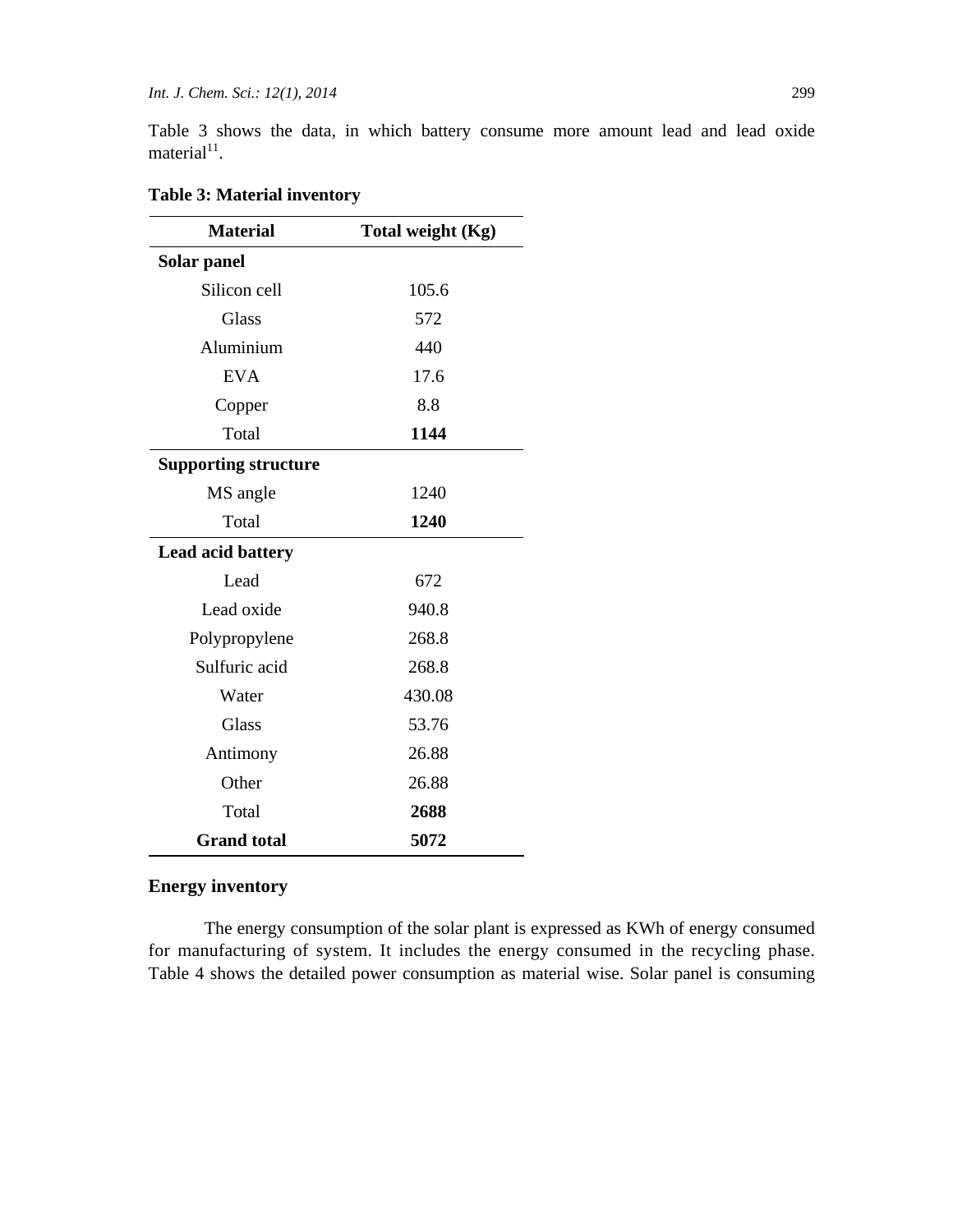30.48 MWh of energy for the manufacturing $11$ .

| <b>Process</b>                 | <b>Total energy consumption (KWh)</b> |
|--------------------------------|---------------------------------------|
| Solar panel                    |                                       |
| High purity silicon production | 11348.70                              |
| m-Si wafer production          | 1853.50                               |
| Solar cell production          | 2336.40                               |
| m-Si module assembly           | 1811.70                               |
| Aluminium production           | 8632.80                               |
| Glass production               | 2913.90                               |
| EVA production                 | 1079.10                               |
| Copper production              | 53.90                                 |
| Tedlar production              | 453.20                                |
| Total                          | 30483.20                              |
| <b>Supporting structure</b>    |                                       |
| MS angle                       | 4534.11                               |
| <b>Lead acid battery</b>       |                                       |
| Lead                           | 4176.49                               |
| Lead oxide                     | 3329.95                               |
| Poly propulene                 | 5656.05                               |
| Sulfuric acid                  | 3.15                                  |
| <b>Glass</b>                   | 299.66                                |
| Glass fiber                    | 346.48                                |
| Total                          | 13811.77                              |
| Grand total                    | 48829.09                              |

**Table 4: Energy inventory** 

# **Carbon inventory**

Among the various environmental impacts, this paper considers the carbon emission from various activities in the life cycle of the solar power plant. Table 5 describes the carbon emission in the various stages of solar power plant. The maximum carbon emission is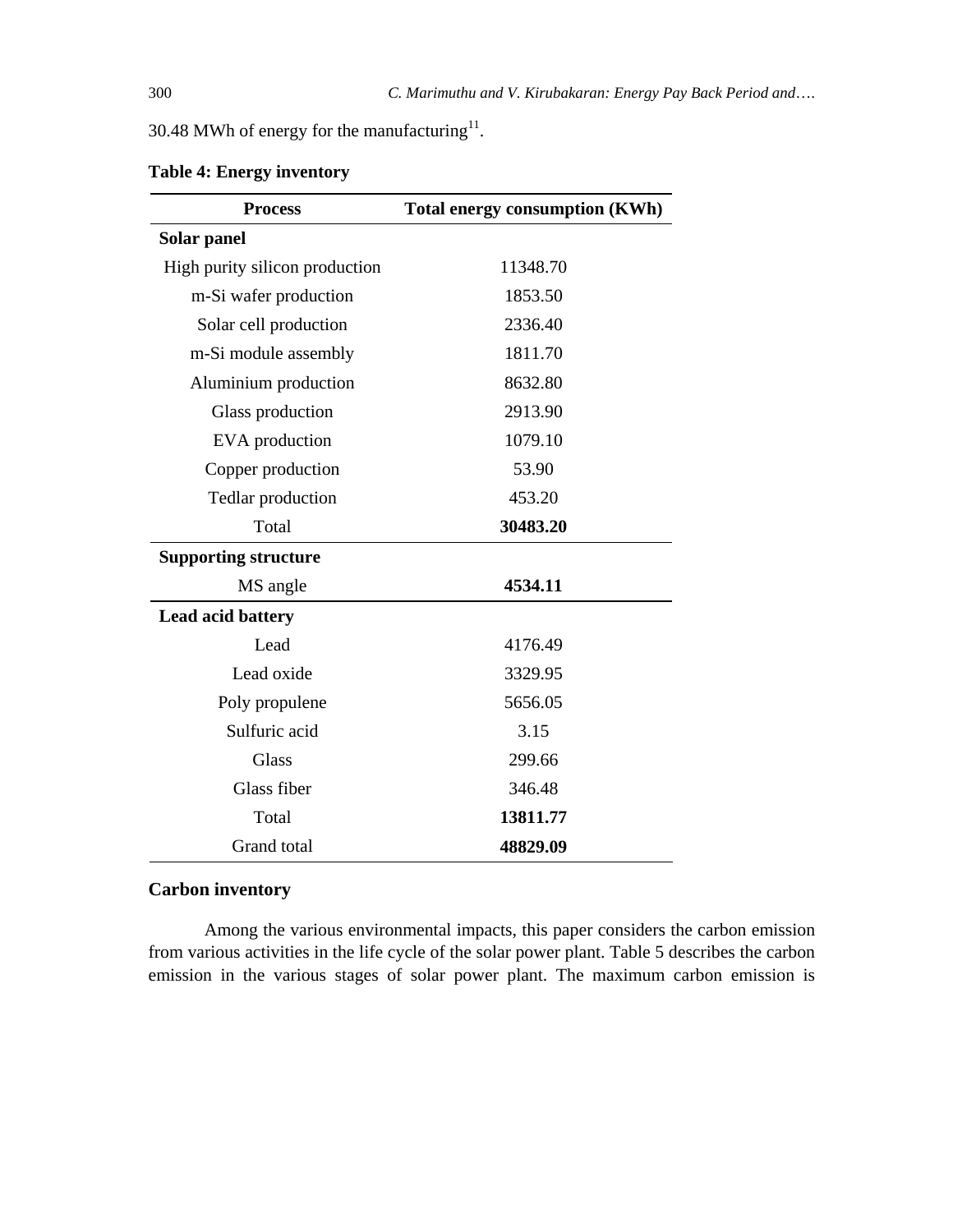accounted in the manufacturing of solar panel. Nearly 5.5 tons of carbon has emitted in the manufacturing of batteries $^{11}$ .

| <b>Process</b>              | <b>Carbon emission (Kg)</b> |  |
|-----------------------------|-----------------------------|--|
| Solar panel                 |                             |  |
| m-Si module production      | 447.92                      |  |
| Aluminum production         | 5478.00                     |  |
| Glass production            | 162.80                      |  |
| EVA production              | 39.60                       |  |
| Copper production           | 57.20                       |  |
| Tedlar production           | 202.40                      |  |
| Total                       | 6387.92                     |  |
| <b>Supporting structure</b> |                             |  |
| MS Angle                    | 942.40                      |  |
| Lead acid battery           |                             |  |
| Lead                        | 739.20                      |  |
| Lead Oxide                  | 1005.89                     |  |
| Polypropylene               | 1370.88                     |  |
| Sulfuric acid               | 1720.32                     |  |
| <b>Glass</b>                | 602.11                      |  |
| <b>Glass Fiber</b>          | 102.14                      |  |
| Total                       | 5540.54                     |  |
| <b>Grand Total</b>          | 12870.86                    |  |

**Table 5: Carbon inventory** 

# **RESULTS AND DISCUSSION**

# **Electricity generation capacity**

The average radiation at site is  $4.73$  KWh/m<sup>2</sup>/d. Based on that; average electricity production per year from the solar PV plant is 22.8 MWh. The overall electricity production of site is 570 MWh during its lifetime Table 6.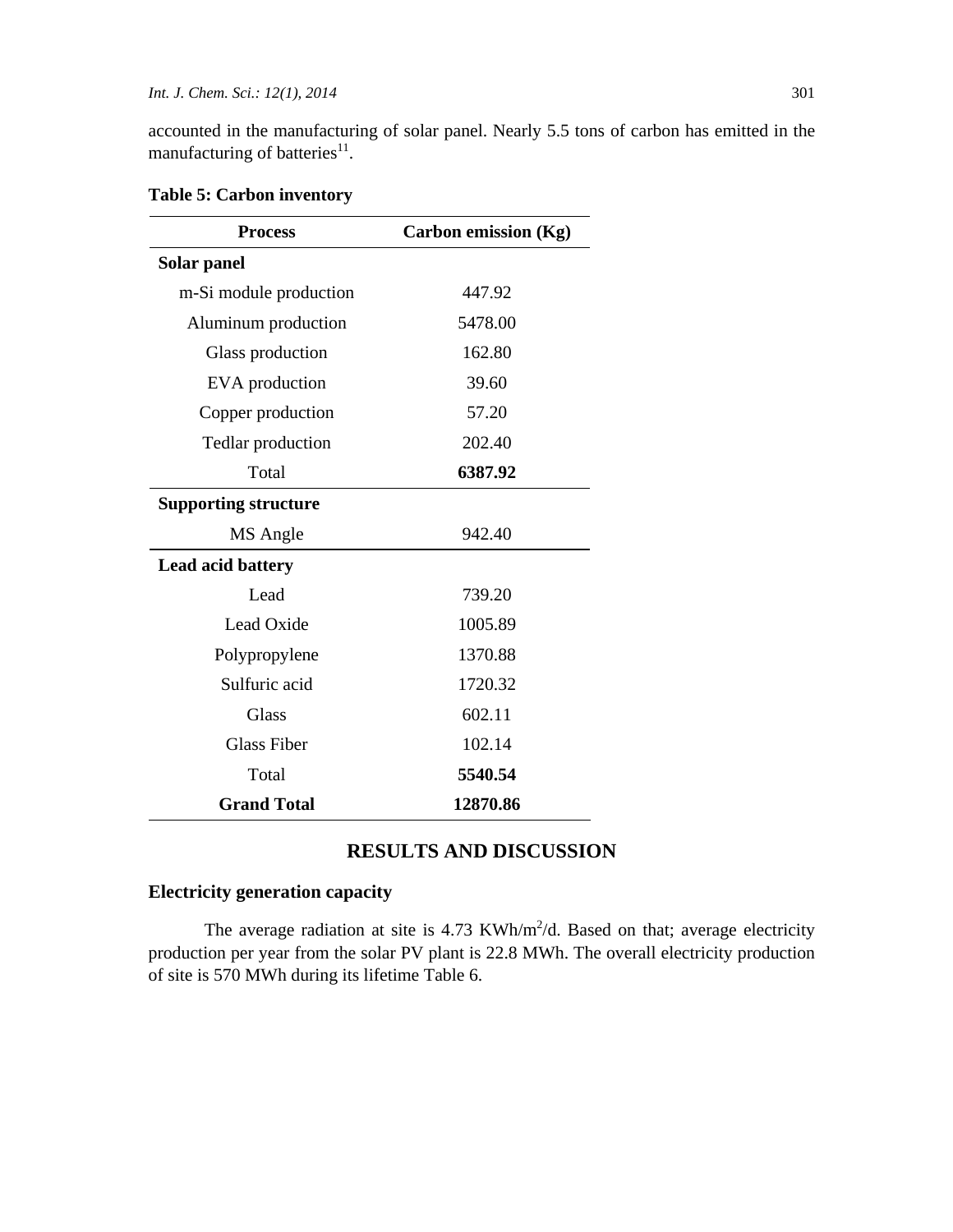The following assumption has been made for the calculation -

| Efficiency of the PV module -17.38% |             |
|-------------------------------------|-------------|
| Losses in DC circuit                | $-3%$       |
| <b>Converter Efficiency</b>         | $-92%$      |
| Losses in AC circuit                | $-3%$       |
| Life time                           | $-25$ years |

| Table 6: Life time electricity production of the 11 KW project |
|----------------------------------------------------------------|
|----------------------------------------------------------------|

| Capacity<br>(kw) | Average<br>radiation<br>$(KWh/m^2/d)$ | <b>Total area</b><br>of PV<br>panel | <b>Electricity</b><br>generation per<br>year (MWh) | Life time<br>of plant | Life time electricity<br>production<br>(MWh) |
|------------------|---------------------------------------|-------------------------------------|----------------------------------------------------|-----------------------|----------------------------------------------|
| 11               | 4.73                                  | 86.34                               | 22.8                                               | 25                    | 570                                          |

### **Energy pay back period**

The energy consumption of 11 KW solar power plant is 48829 MW per turbine. This is nothing but the energy consumed in the life cycle of solar plant. The energy intensity of the 11 KW plant for this sit condition is 0.086. The energy payback period for the above capacity solar plant is 2.14 year (Table 7). The energy pay back period can be calculated using the equation (2).

Energy intensity = 
$$
\frac{\text{Total input energy (KWh)}}{\text{Life time electricity production (KWh)}} \qquad \qquad \dots (1)
$$

$$
EPBP = \frac{\text{Energy consumed by solar plant (MWh)}}{\text{Energy produced by solar plant per year (MWh)}} \dots (2)
$$

### **Table 7: EPBP for the 11 KW solar plant**

| Capacity<br>(KW) | <b>Electricity</b><br>generation per<br>year (MWh) | Life time electricity<br>production<br>(MWh) | <b>Electricity</b><br>consumed by<br>plant (MWh) | <b>Energy</b><br>intensity | <b>EPBP</b><br>(Year) |
|------------------|----------------------------------------------------|----------------------------------------------|--------------------------------------------------|----------------------------|-----------------------|
|                  | 22.8                                               | 570                                          | 48.83                                            | 0.086                      | 2.14                  |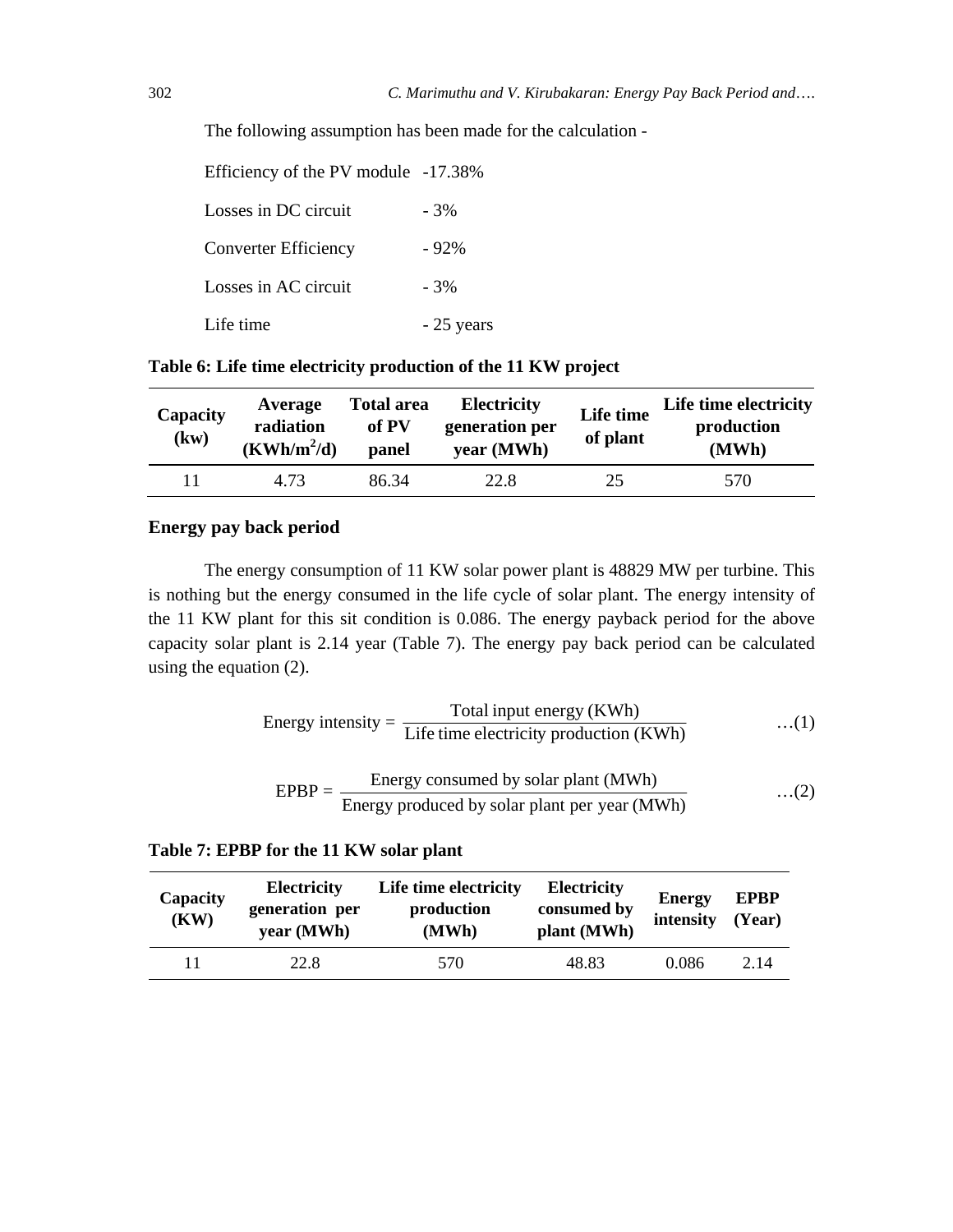#### **Carbon payback period**

Carbon intensity is nothing but, the carbon emission associated with the manufacturing, operation and decommissioning of the wind turbine per unit of electricity production over the life time. The simplified equation is given below.

$$
CO2 Intensity = \frac{\text{Life cycle } CO_2 \text{ emission (g of } CO_2)}{\text{Life time electricity generation (KWh)}} \tag{3}
$$

Carbon Pay Back Period is nothing but, a measure of how long a  $CO<sub>2</sub>$  mitigating process needs to run to compensate the  $CO<sub>2</sub>$  emitted to the atmosphere during the life cycle stage. CPBP for the 11 KW solar plant is 73 days (Table 8).

CPBP = 
$$
\frac{\text{Life cycle CO}_2 \text{ emission}}{\text{Gross CO}_2 \text{ emission avoided per year}} \times 365
$$
 ...(4)

| Life cycle<br>CO <sub>2</sub><br>emission<br>(Kg) | Life time<br>electricity<br>production<br>(MWh) | CO <sub>2</sub><br>intensity<br>(Kg/MWh) | Carbon<br>intensity of<br>coal based<br>power plant<br>(Kg/MWh) | Carbon<br>reduction by<br>solar power<br>plant<br>(Kg/MWh) | Gross<br>CO <sub>2</sub><br>reduction<br>per year | <b>CPBP</b><br>(days) |
|---------------------------------------------------|-------------------------------------------------|------------------------------------------|-----------------------------------------------------------------|------------------------------------------------------------|---------------------------------------------------|-----------------------|
| 12870.86                                          | 570                                             | 22.58                                    | 941                                                             | 918.42                                                     | 20939.97                                          | 224.35                |

#### **Table 8: Carbon pay back period for the 11 KW solar plant**

### **CONCLUSION**

The present paper gives the result of carbon reduction in the Roof Top Solar PV power plant at Adhiparasakthi Engineering College, Melmaruvathur, Tamilnadu. Energy intensity of the solar plan is 0.086. Energy Pay back Period for this system is 2.6 years. Carbon intensity for the solar plant is estimated as 22.58 Kg/MWh.The carbon emission for the total life cycle was estimated at 9.8 tons. The carbon payback period for the 11 KWh roof top plant is 224 days.

#### **ACKNOWLEDGEMENT**

This work has been supported by Ahiparasakthi Engineering College. DREC (Department of Rural Energy Center, Gandhigram Rural Institute, Gandhigram University).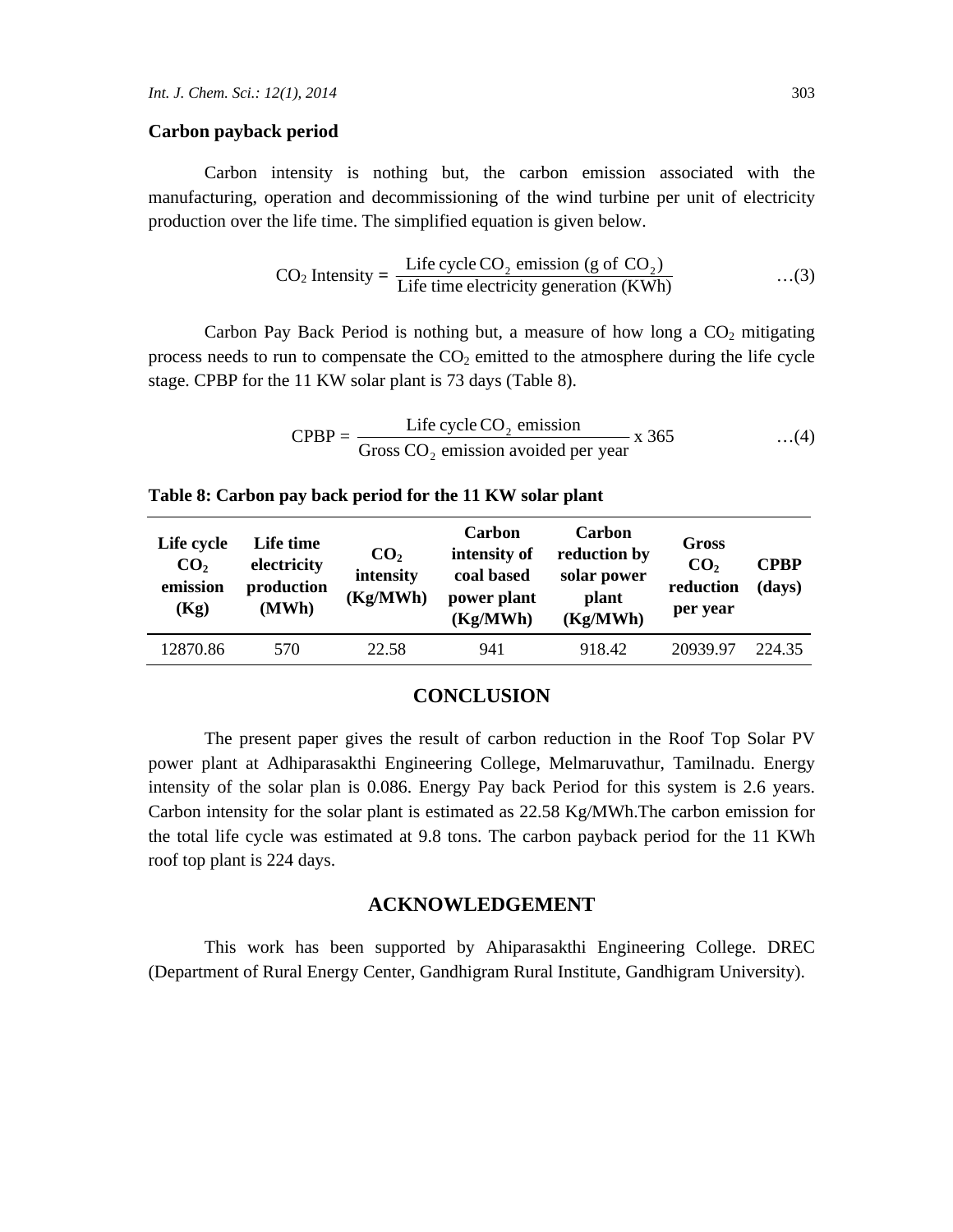#### **REFERENCES**

- 1. Indian Network on Climate Change Assessment Report (2007).
- 2. http://powermin.nic.in/JSP\_SERVLETS/internal.jsp Retrieved on 31.12. (2013)
- 3. W. Mariska J. de and A. A. Erik, Environmental LCI of Crystalline Silicon Photovoltaic Module Production, Material Research Society, Boston, USA (2005).
- 4. M. L. Geoffrey and A. K. Gregory, Life Cycle Design of Amorphous Silicon Photovoltaic Modules, Project Summary of United States Environmental Protection Agency (EPA). Cincinnati, OH, USA (1997).
- 5. A. Nishimura, Y. Hayashi, K. Tanaka, M. Hirota, S. Kato, M. Ito et al., Life Cycle Assessment and Evaluation of Energy Payback Time on High Concentration Photovoltaic Power Generation System, Applied Energy, **87**, 2797-2807 (2010).
- 6. G. J. M. Phylipsen and A. A. Erik, Environmental Life-cycle Assessment of Multicrystalline Silicon Solar Cell Modules, The Netherlands Agency for Energy and the Environment (NOVEM) Report No. 95057 (1995);.
- 7. www.mnre.gov.in
- 8. S. Baldwin. Carbon Foot Print of Electricity Generation, Parliamentary Office of Science and Technology, **268**, 1-4 (2006).
- 9. H. Hondo, Life Cycle GHG Emission Analysis of Power Generation Systems: Japanese Case, Energy, **30**, 2042-2056 (2005).
- 10. V. Fthenakis, P. Moskowitz and K. Zweibel, Photovoltaics and the Environment. Workshop Summary, Brookhaven National Laboratory and the National Renewable Energy Laboratory, Keystone (1999).
- 11. C. Muanjit, V. Natanee and K. Tanongkiat, Environmental Impact Analysis of Solar Cell Power Plant with Fossil Fuel Power Plants in Thailand, As. J. Energy. Env., **11(2)**, 103-117 (2010).
- 12. M. L. Geoffrey and A. K. Gregory, Life Cycle Design of Amorphous Silicon Photovoltaic Modules, Project Summary of United States Environmental Protection Agency (EPA), Cincinnati, OH. USA (1997).
- 13. A. Nishimura, Y. Hayashi, K. Tanaka, M. Hirota, S. Kato, M. Ito, K. Araki and E. J. Hud, Life Cycle Assessment and Evaluation of Energy Payback time on High Concentration Photovoltaic Power Generation System, Applied Energy, doi:10.1016/japenergy (2009).